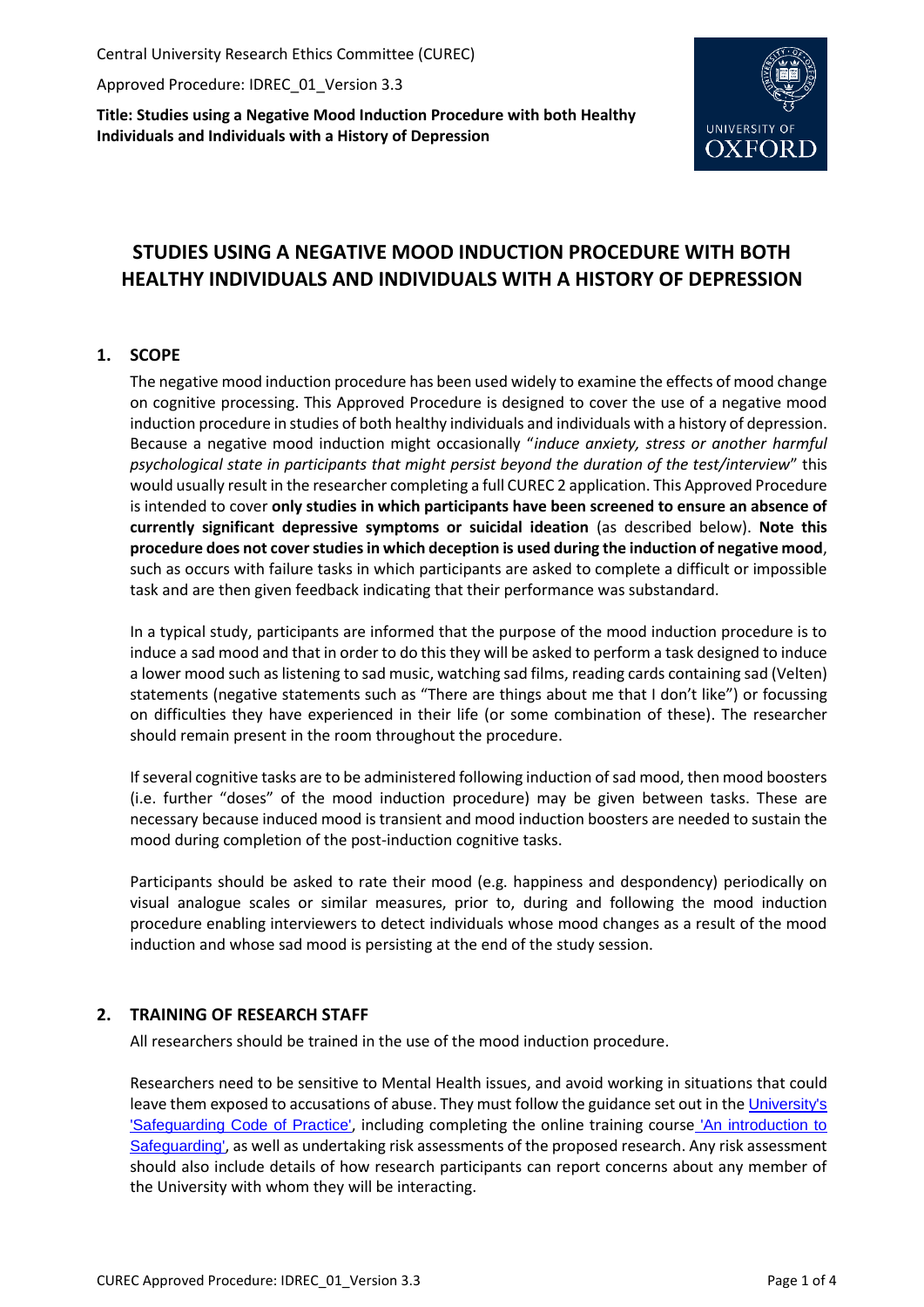Researchers should also take responsibility for complying with safeguarding regulations and research practices which relate to the setting(s) (country, institution) of their research. As well as such compliance, researchers should consult guidance from the relevant professional associations.

## **3. METHODS FOR RECRUITING PARTICIPANTS**

This approved procedure is intended to cover studies in which participants are recruited from the community (for example through the distribution of posters in local community buildings) and from student populations. It does not cover studies in which participants are recruited through NHS settings or as a consequence of their use of an NHS service.

### **4. INFORMATION PROVIDED TO PARTICIPANTS**

The specific details provided to participants will vary depending on the study. In addition to the standard information included for all studies, those studies using mood induction procedures should include a description of the mood induction procedure itself, its intended outcome and a statement concerning the possibility of inducing a negative mood. An example of the description of the mood induction procedure that can be included in the Participant Information Sheet is included in section 6.2 below.

The Information Sheet should be written in simple but non-patronising language. Most wordprocessing packages provide readability statistics for a document, and one should aim for a 12-yearold (Year 7) reading level for adults.

### **5. CONSENT OF PARTICIPANTS**

The specific details will vary depending on the study, but the consent form will always be on University headed paper and researchers should follow the guidance [on informed consent.](http://researchsupport.admin.ox.ac.uk/governance/ethics/resources/consent)

# **6. POTENTIAL RISKS TO PARTICIPANTS/RESEARCHERS/OTHERS AND WHAT WILL BE DONE TO MINIMISE**

### **6.1 Risks to participants**

The negative mood induction procedure results in a transient increase in sad mood Individuals who are experiencing current psychological distress or suicidal ideation should not complete the sad mood induction procedure, so adequate screening must be in place. Occasionally sad mood may still be present to some degree at the end of the formal study session.

### **6.2 Safeguards**

Participants should be provided with information about the mood induction in the information sheet. The fact that the mood induction procedure is under participants' own control should be emphasised - participants have to actively engage in the induction procedure in order for it to have an effect. Participants who feel uncomfortable and do not want to get into a sad mood are unlikely to do so. For instance, the information sheet could be worded as follows:

"In order to assess the effect that your mood has on your thinking, at some point during the session you will be asked to bring to mind some sad thoughts while listening to music for a few minutes. To help you get into a sad mood you will also be asked to read some cards that contain statements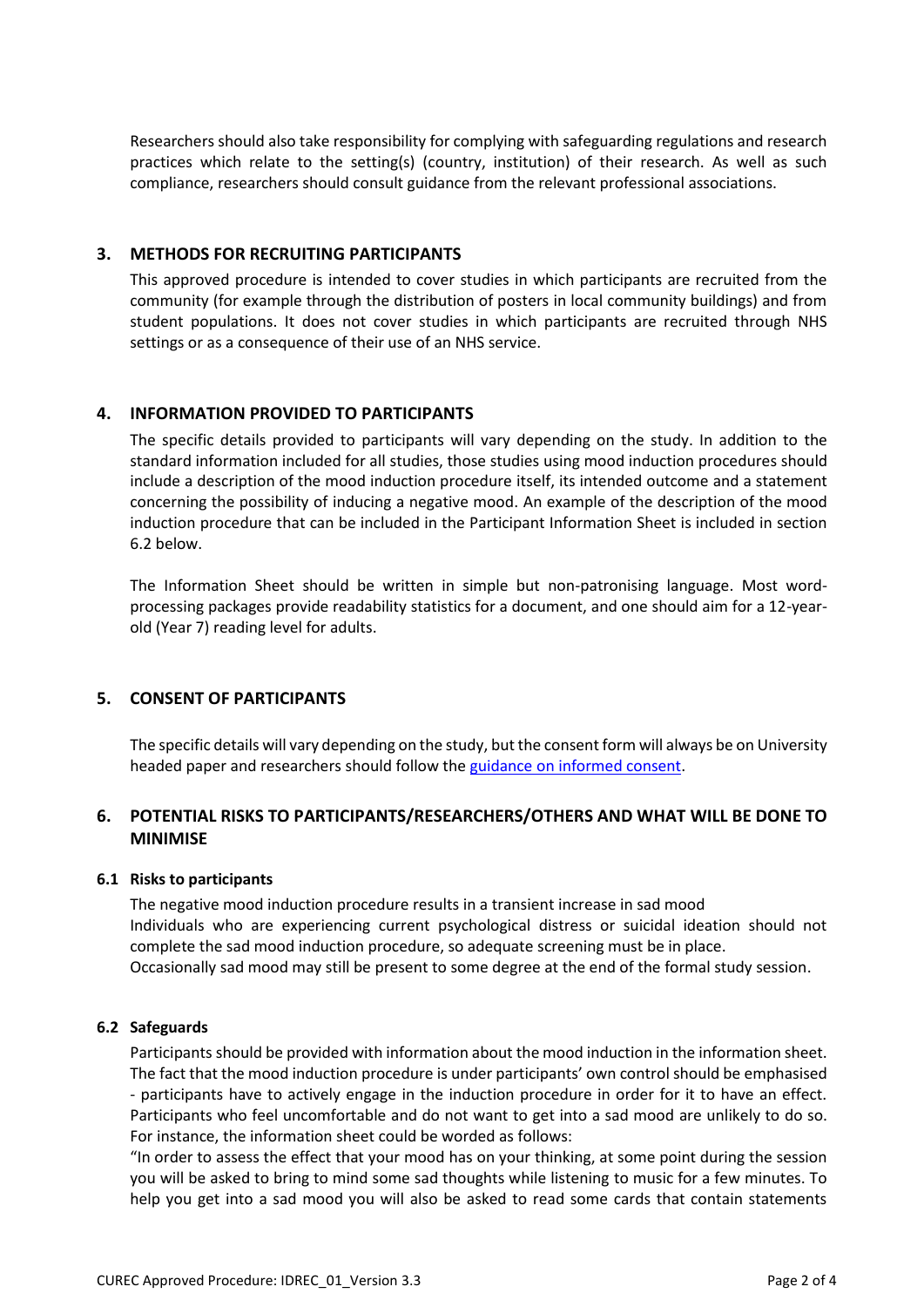describing the kinds of thoughts and feelings people have when in a sad mood. This procedure is called 'mood induction' and would be under your own control the whole time."

The procedure should be discussed so that all participants have been made aware of and given informed consent to participate in this aspect of the session.

Participants should be screened for depressive symptoms or suicidal ideation. Researchers should simply ask 'Are you currently depressed' and 'Do you have any thoughts of self-harm'. If researchers receive a positive response, then they need to clarify the response further. For instance, a positive response to the second parts of questions 1 or 2, or a positive response to question 3 would be grounds for exclusion.

- *Has there been a period of time when you felt depressed or down, most of the day, nearly every day? If YES, did that last as long as one week, was it nearly every day?*
- *Has it been difficult for you to enjoy doing things you would normally enjoy?" (For example watching TV, seeing friends, reading a book, other hobbies and activities?). If YES, did that last as long as one week, was it nearly every day?*
- *Have you thought about suicide, or have you done anything to harm yourself?*

Researchers should consult the IDRE[C Best Practice Guidance 08](http://researchsupport.admin.ox.ac.uk/governance/ethics/resources/bpg) on how to respond if screening identifies participants in significant distress.

In the rare circumstances in which an individual shows signs of excessive sadness or distress during the mood induction the researcher should respond by immediately terminating the mood induction procedure.

Researchers should explicitly ask participants if their mood has returned to normal following completion of any study tasks and should fully debrief participants. During debriefing participants should be given an opportunity to discuss their experiences. This procedure, in itself, almost always has the effect of eradicating any persisting sad mood since it allows participants to step back from their experience of the mood induction and view it objectively.

If any sad mood persists participants can be given a positive mood induction (positive Velten statements and positive music). In practice this is very rarely, if ever, necessary.

Any adverse reactions to the mood induction procedure (e.g. if a participant becomes distressed) should be reported to the senior investigator.

# **7. MONITORING AND REPORTING OF ADVERSE OR UNFORSEEN EVENTS**

In the rare circumstances in which an individual shows signs of excessive sadness or distress during the mood induction the researcher should respond by immediately terminating the mood induction procedure.

Any adverse reactions to the mood induction procedure (e.g. if a participant becomes distressed) should be reported to the senior investigator.

| Version<br>No. | <b>Significant Changes</b>                                                                                                                                                                           | Previous Version No. |
|----------------|------------------------------------------------------------------------------------------------------------------------------------------------------------------------------------------------------|----------------------|
| 2.0            | Incorporates reference to the University Safeguarding Code of<br>Practice and related requirements. Retitled 'Approved<br>Procedure' (previously 'Protocol'). Approved by CUREC, 19<br>November 2015 | N/A                  |
| 3.0            | Revision to include procedures other than music-based mood<br>induction                                                                                                                              | 2.0                  |
| 3.1            | Hyperlinks updated for new CUREC website                                                                                                                                                             | 3.0                  |

# **8. CHANGE HISTORY**